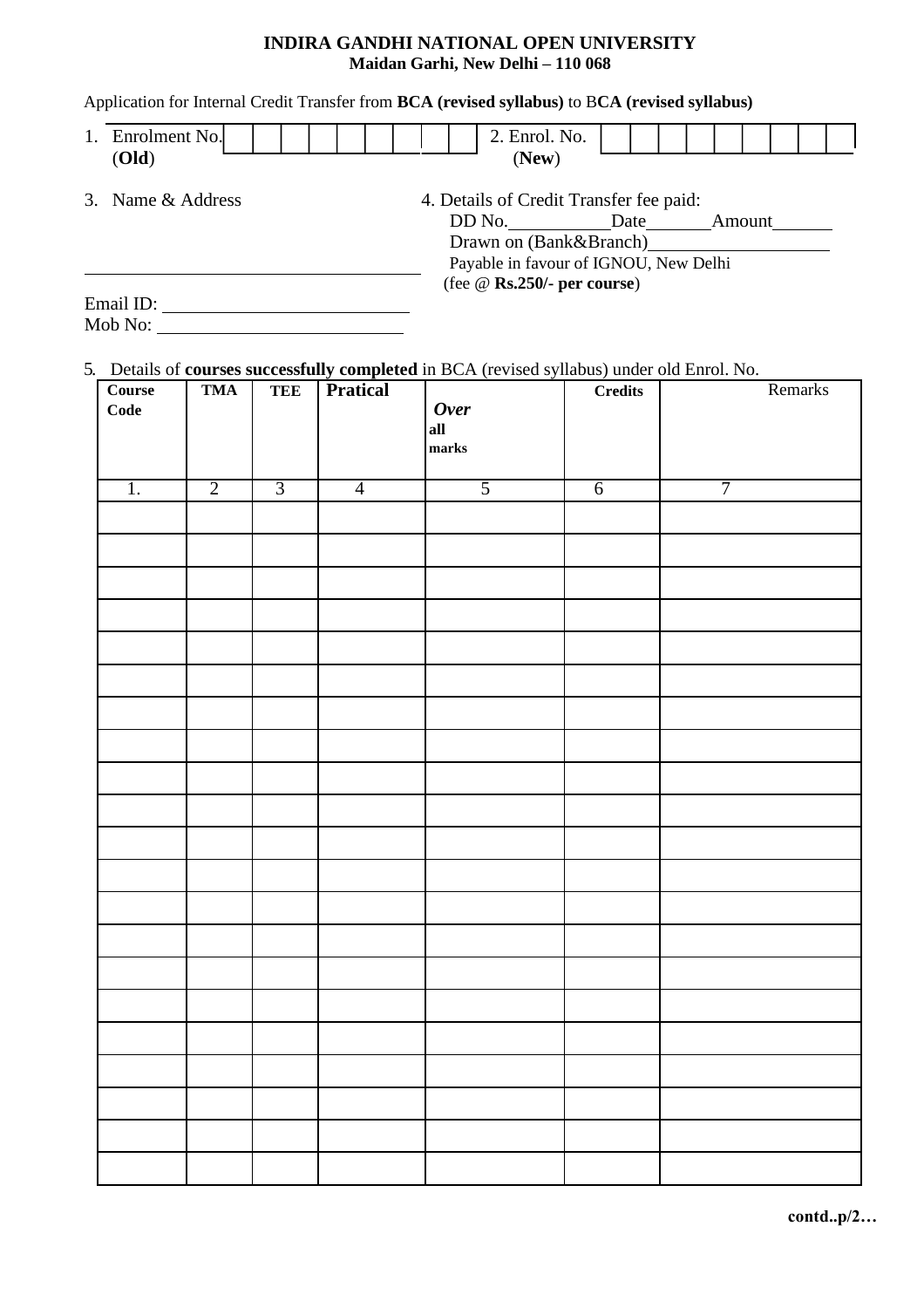| 6. Left over courses to be studied in BCA (revised syllabus) under New Enrol. No: |
|-----------------------------------------------------------------------------------|
|-----------------------------------------------------------------------------------|

| 1 <sup>st</sup> Semester |  |                             | 2 <sup>nd</sup> Semester |         |                     | 3 <sup>rd</sup> Semester |                     |  |  |
|--------------------------|--|-----------------------------|--------------------------|---------|---------------------|--------------------------|---------------------|--|--|
| Course<br>Code           |  | Credits Please( $\sqrt{}$ ) | Course<br>Code           | Credits | Please( $\sqrt{}$ ) | Course<br>Code           | Please( $\sqrt{}$ ) |  |  |
|                          |  |                             |                          |         |                     |                          |                     |  |  |
|                          |  |                             |                          |         |                     |                          |                     |  |  |
|                          |  |                             |                          |         |                     |                          |                     |  |  |
|                          |  |                             |                          |         |                     |                          |                     |  |  |
|                          |  |                             |                          |         |                     |                          |                     |  |  |

| 4 <sup>th</sup> Semester |                             |  | 5 <sup>th</sup> Semester |         |                     | 6 <sup>th</sup> Semester |                            |  |  |
|--------------------------|-----------------------------|--|--------------------------|---------|---------------------|--------------------------|----------------------------|--|--|
| Course<br>Code           | Credits Please( $\sqrt{}$ ) |  | Course<br>Code           | Credits | Please( $\sqrt{}$ ) | Course<br>Code           | CreditsPlease( $\sqrt{}$ ) |  |  |
|                          |                             |  |                          |         |                     |                          |                            |  |  |
|                          |                             |  |                          |         |                     |                          |                            |  |  |
|                          |                             |  |                          |         |                     |                          |                            |  |  |
|                          |                             |  |                          |         |                     |                          |                            |  |  |
|                          |                             |  |                          |         |                     |                          |                            |  |  |

7. DD particulars of *pro-rata fee* for the left over course (separate DD to be drawn)

DD No. date Amount Bank

## **UNDERTAKING**

I, 1. Communication and the student of BCA (revised syllabus) of IGNOU request for Credit Transfer of the **courses successfully completed** by me in old Enrol.No. 10.133, as detailed above. I undertake not to revive the registration of these courses for credit transfer to any other programme(s). The registration of courses surrendered in Column No.5 above shall not be revived at any later date. Option exercised herein is firm and final. Certified copies of Marksheet/Grade Card is enclosed. Signed this day of 20.

Signature of Student

Name

Mail this Credit Transfer form along with separate Demand Drafts pertaining to: (i) credit transfer fee, and (ii) Pro-rata fee for the left over courses. To, **The Registrar, Student Registration Division** Indira Gandhi National Open University,

Maidan Garhi, New Delhi – 110 068

**contd..p/3…**

#### **: 2 :**